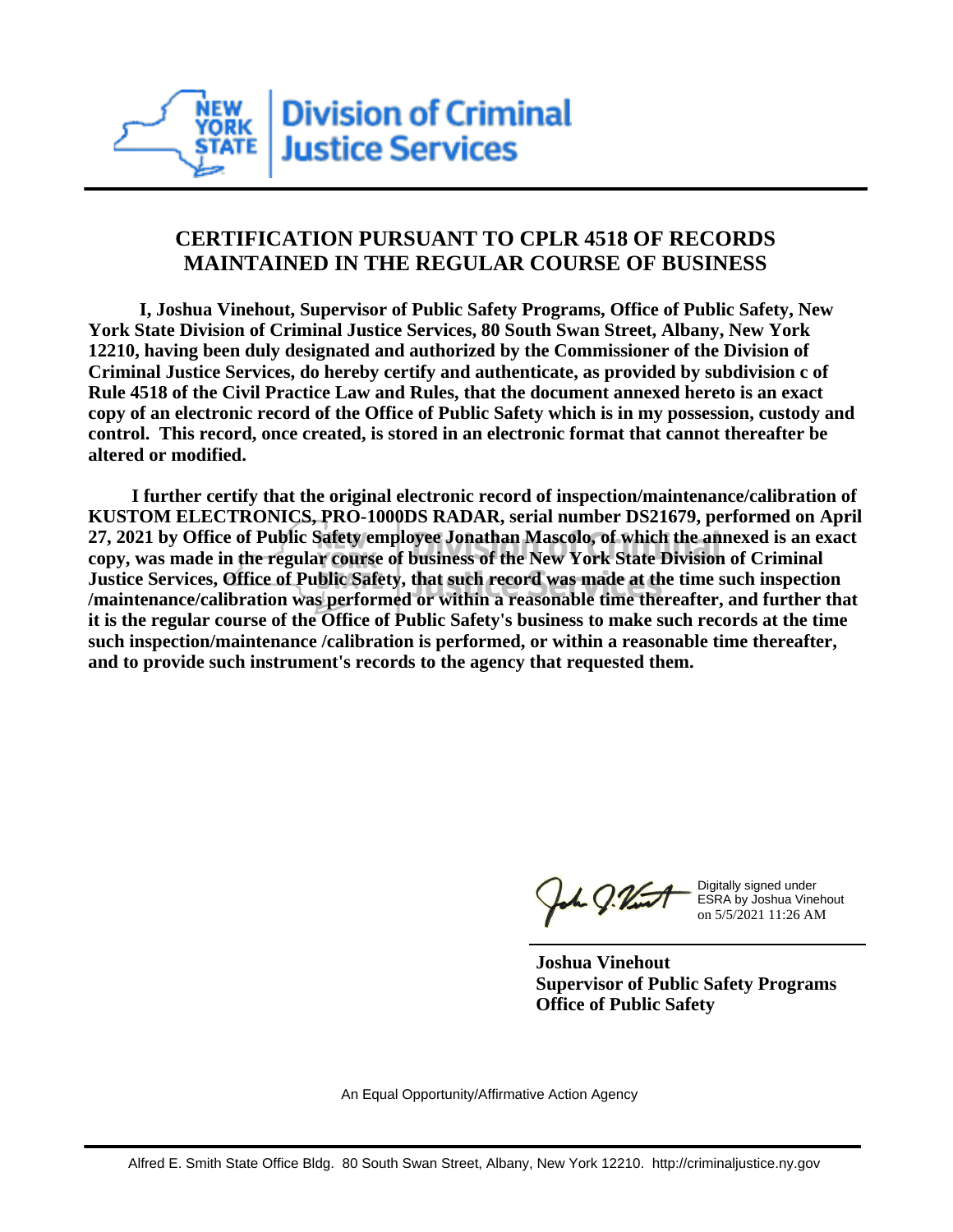## **RADAR RECORD OF INSPECTION / MAINTENANCE / CALIBRATION**

## **Name of Submitting Agency: Wayne County Sheriff`s Office Manufacturer: KUSTOM ELECTRONICS Model: PRO-1000DS Date: April 27, 2021 Serial Number: DS21679**

 **I hereby certify that KUSTOM ELECTRONICS RADAR, model PRO-1000DS, serial number DS21679/ / LA39532 / / N/A, has been calibrated using standards whose accuracies are established by the National Bureau of Standards, or have been derived by the ratio type of self calibration techniques. Calibration has been effected by controlled tests performed on the date indicated above.**

| <b>Test No</b> | <b>Internal Standard</b>                   | <b>Test Result</b> |
|----------------|--------------------------------------------|--------------------|
|                | 32 MPH                                     | 32 MPH             |
| <b>Test No</b> | <b>Certification Standard (Stationary)</b> | <b>Test Result</b> |
|                | 65 MPH                                     | 65 MPH             |
|                | 35 MPH<br>YORK                             | 35 MPH             |
| <b>Test No</b> | <b>Certification Standard (Moving)</b>     | <b>Test Result</b> |
|                | 65 MPH                                     | <b>30 MPH</b>      |
|                | <b>35 MPH</b>                              |                    |

**Turning Fork Certification / Date of Certification: April 27, 2021**

| <b>Serial Number</b> | <b>Frequency</b> | <b>Test Result</b> |
|----------------------|------------------|--------------------|
| 34018                |                  | 65 MPH             |

**The above stated tuning fork has been tested and found to oscillate at 4734 Hertz. It will cause a calibration signal of 65 MPH when used with a Doppler traffic radar operating at 24,150 Mhz.**

| <b>Serial Number</b> | <b>Frequency</b> | <b>Test Result</b> |
|----------------------|------------------|--------------------|
| 36681                | 2540 HZ          | 35 MPH             |

**The above stated tuning fork has been tested and found to oscillate at 2540 Hertz. It will cause a calibration signal of 35 MPH when used with a Doppler traffic radar operating at 24,150 Mhz.**

 **I further certify that the entries made in these records were made at the time that the inspection /maintenance/calibration of the above identified RADAR was performed, or within a reasonable time thereafter.**

 *page 1 of 2* 

Digitally signed under ESRA by Jonathan Mascolo on 4/27/2021 2:20 PM

**Jonathan Mascolo Highway Safety Equipment Technician Office of Public Safety**

**\_\_\_\_\_\_\_\_\_\_\_\_\_\_\_\_\_\_\_\_\_\_\_\_\_\_\_\_\_\_\_\_\_\_\_\_\_**